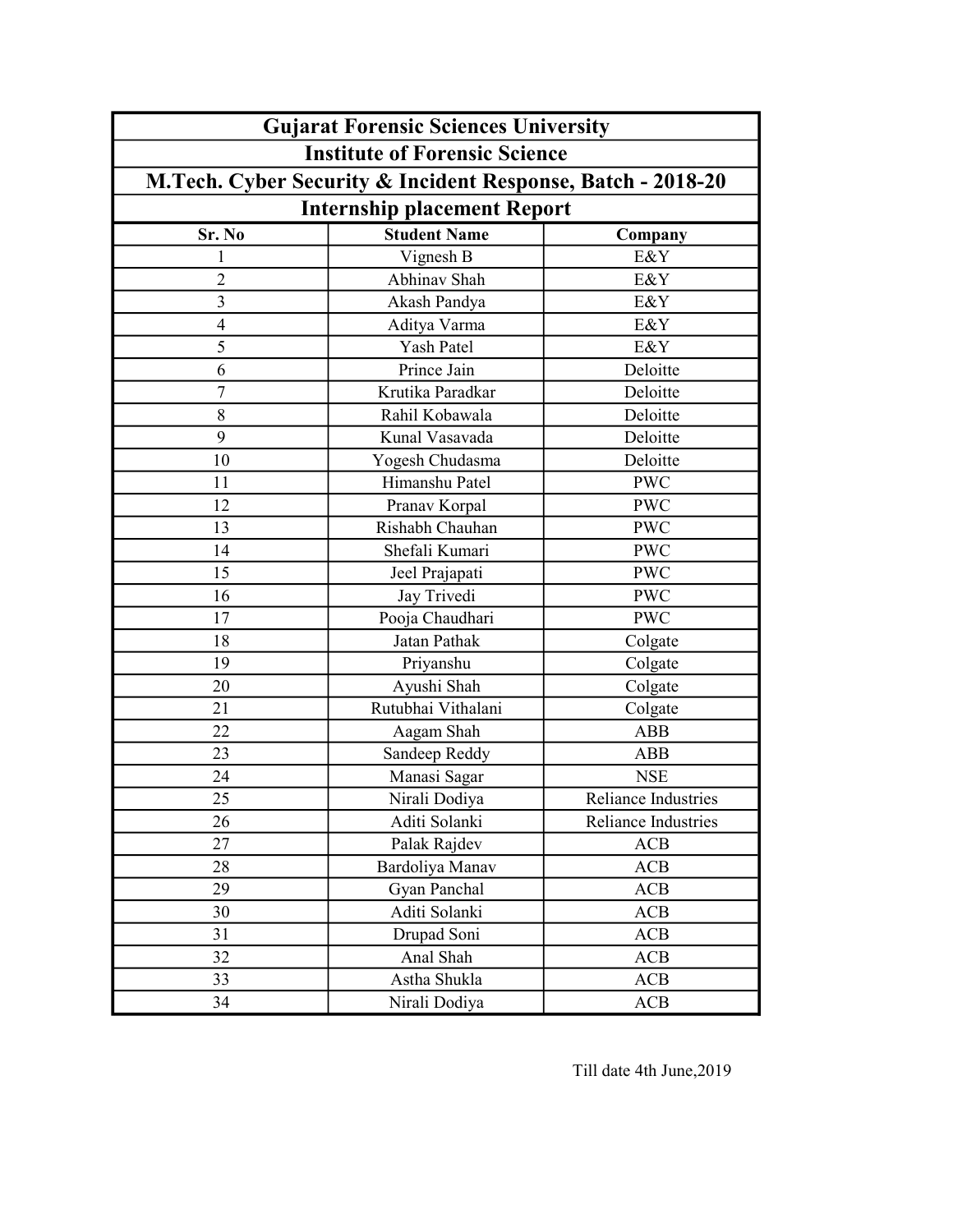| <b>Gujarat Forensic Sciences University</b>            |                     |            |  |
|--------------------------------------------------------|---------------------|------------|--|
| <b>Institute of Forensic Science</b>                   |                     |            |  |
| <b>MSc Digital Forensics and Information Security,</b> |                     |            |  |
| <b>Batch - 2018-20</b>                                 |                     |            |  |
| <b>Internship placement Report</b>                     |                     |            |  |
| S.No                                                   | <b>Student Name</b> | Company    |  |
| $\mathbf{1}$                                           | Mukul Sharma        | E&Y        |  |
| $\overline{2}$                                         | Dharmin Suthar      | E&Y        |  |
| 3                                                      | <b>Ronit Roy</b>    | E&Y        |  |
| 4                                                      | Vignesh Raje        | E&Y        |  |
| 5                                                      | Taniya Thawani      | E&Y        |  |
| 6                                                      | Roma Joshi          | E&Y        |  |
| 7                                                      | Aksha Gandhi        | Amazon     |  |
| 8                                                      | Parth Bheda         | Amazon     |  |
| 9                                                      | Nitin Mathew        | Amazon     |  |
| 10                                                     | Samta Rathod        | Amazon     |  |
| 11                                                     | Yash Shelokar       | Amazon     |  |
| 12                                                     | Gaurav Gogia        | Amazon     |  |
| 13                                                     | Kaushik Biswas      | <b>NSE</b> |  |
| 14                                                     | Shrasti Nagar       | <b>NSE</b> |  |
| 15                                                     | Nithoshitha S       | <b>NSE</b> |  |
| 16                                                     | Priyanka Nayi       | <b>ACB</b> |  |
| 17                                                     | Nhal Parsania       | <b>ACB</b> |  |

Till date 4th June,2019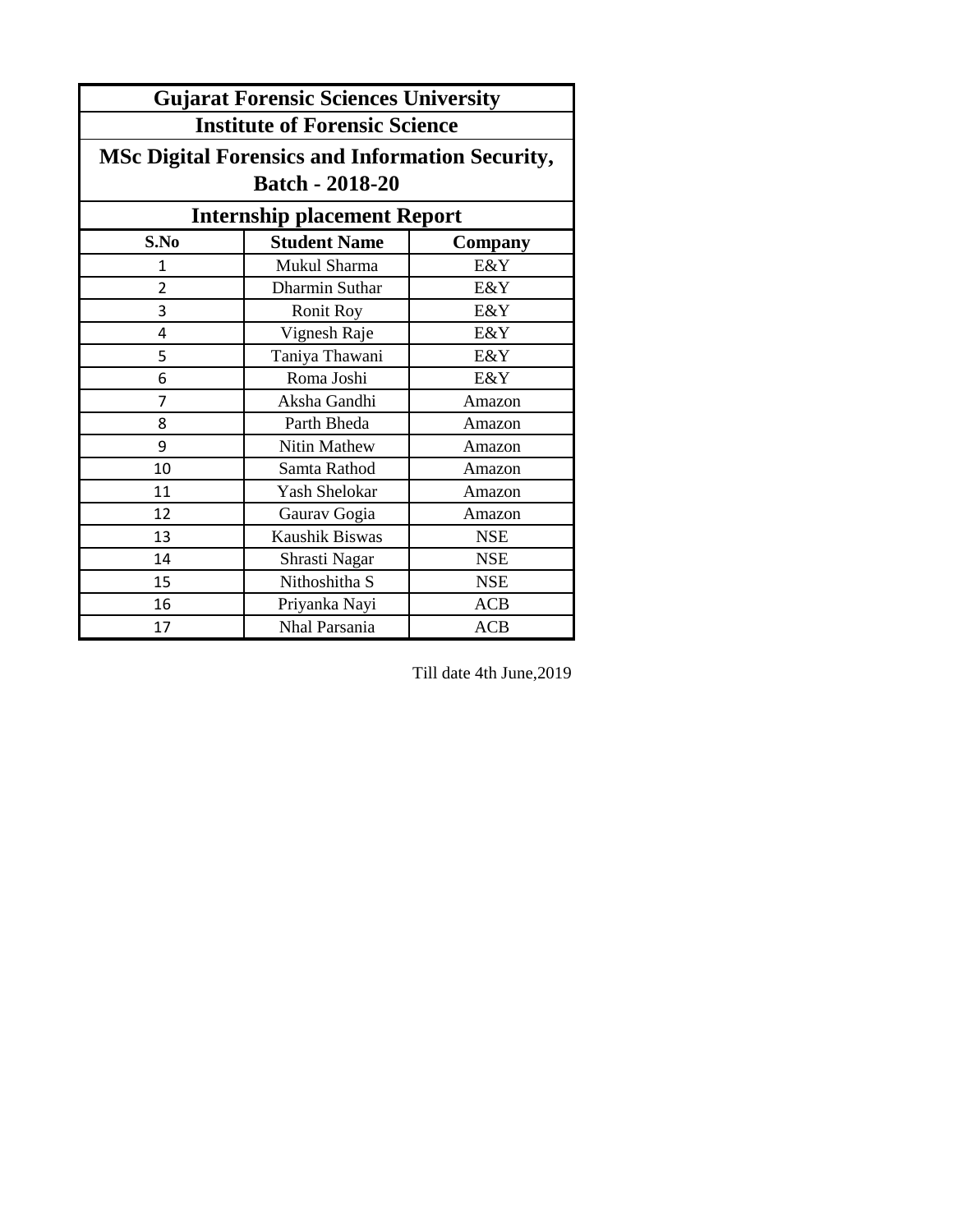|                                                                                                   | <b>Gujarat Forensic Sciences University</b> |                                               |  |
|---------------------------------------------------------------------------------------------------|---------------------------------------------|-----------------------------------------------|--|
| <b>Institute of Forensic Science</b>                                                              |                                             |                                               |  |
|                                                                                                   |                                             |                                               |  |
| M.Tech. Cyber Security & Incident Response, Batch - 2017-19<br><b>Internship placement Report</b> |                                             |                                               |  |
|                                                                                                   |                                             |                                               |  |
| Sr. No                                                                                            | <b>Student Name</b>                         | Company                                       |  |
|                                                                                                   | 1 AGARWAL AMAN BHARAT                       | <b>Colgate Global Business Group</b>          |  |
|                                                                                                   | 2 BARIA TUSHAR NATUBHAI                     | Haribhakti & Co. LLP                          |  |
|                                                                                                   | <b>3 BHATT MANDAR MAYURBHAI</b>             | Sequertek                                     |  |
|                                                                                                   | 4 BHATT SHAILJA VIJAYBHAI                   | QualComm                                      |  |
|                                                                                                   | 5 BHAVE PREETI RAJESH                       | <b>Colgate Global Business Group</b>          |  |
|                                                                                                   | 6 BHAVSAR BANSARI P                         | <b>HDFC Bank</b>                              |  |
|                                                                                                   | 7 CHAUHAN AKASH BHARATKUMAR                 | Sequertek                                     |  |
|                                                                                                   | 8 CHENCHALA MARUTHI GANESH                  | Netmonastery                                  |  |
|                                                                                                   | 9 CHIB GAURAV RAJENDRAKUMAR                 | <b>Deloitte</b>                               |  |
|                                                                                                   | 10 CHRISTIAN ANNAN SAMSON                   | Deloitte                                      |  |
|                                                                                                   | 11 DAVE MEET NILESHCHANDRA                  | Haribhakti & Co. LLP                          |  |
|                                                                                                   | 12 DESAI BHAKTI ANAND                       | Deloitte                                      |  |
|                                                                                                   | 13 GOEL CHIRAG ASHWANI                      | <b>Colgate Global Business Group</b>          |  |
|                                                                                                   | 14 JAIMINI SWAPNIKA                         | Deloitte                                      |  |
|                                                                                                   | 15 MAKWANA MAITRI MUKESHBHAI                | Network Intelligence                          |  |
|                                                                                                   | 16 MANIYA PRATIKKUMAR DHARMESHBHAI          | Haribhakti & Co. LLP                          |  |
|                                                                                                   | 17 MEHTA KARAN TEJAS                        | Haribhakti & Co. LLP                          |  |
|                                                                                                   | 18 MODI SAURABHKUMAR HARESHKUMAR            | <b>HDFC Bank</b>                              |  |
|                                                                                                   | 19 PANCHAL DISHA NILESH                     | <b>HDFC Bank</b>                              |  |
|                                                                                                   | 20 PARMAR NIDHIBA MAHENDRASINH              | Knovus                                        |  |
|                                                                                                   | 21 PATEL HEMALIBEN VINAYCHANDRA             | Synopsis                                      |  |
|                                                                                                   | 22 PATEL HONEY JAYESHKUMAR                  | Network Intelligence                          |  |
|                                                                                                   | 23 PATEL RISHITA                            | Netmonastery                                  |  |
|                                                                                                   | 24 PATEL SANDIP KUMAR                       | QualComm                                      |  |
|                                                                                                   | 25 PRASAD KULESHWAR RAMKUMAR DWIVEDI        | NetDataVault                                  |  |
|                                                                                                   | 26 PRASAD SNIGDHA SATYA SWAROOP             | Network Intelligence                          |  |
|                                                                                                   | 27 RAJPUT HARSH KALPESHKUMAR                | QualComm                                      |  |
|                                                                                                   | 28 SAMANT PRIYANKA SAGAR                    | <b>HDFC Bank</b>                              |  |
|                                                                                                   | 29 SANGANI NISHITA BHARATBHAI               | Netmonastery                                  |  |
|                                                                                                   | 30 SHAH KARAN JAYESHKUMAR                   | Deloitte                                      |  |
|                                                                                                   | 31 SHAH RUSHIKA SUNAYKUMAR                  | Knovos                                        |  |
|                                                                                                   | 32 SINGH ANIMESH KUMAR VINOD KUMAR          | Deloitte                                      |  |
|                                                                                                   | 33 SUTHAR JANKI MANOJKUMAR                  | QualComm                                      |  |
|                                                                                                   | 34 THAKOR BHUMIBEN GOPALBHAI                | QualComm                                      |  |
|                                                                                                   | 35 TOLIYA PARTH                             | Haribhakti & Co. LLP                          |  |
|                                                                                                   | 36 TRIVEDI KUNAL KALAPI                     | Broadridge Financial Solutions India Pvt Ltd. |  |
|                                                                                                   | 37 VALA KEYURKUMAR DHIRAJLAL                | Netmonastery                                  |  |
|                                                                                                   | 38 WUDALI PRASANNA NARASIMHAM               | <b>HDFC Bank</b>                              |  |
|                                                                                                   | 39 YASHVARDHAN VIREN TEJINDER PAL           | <b>Colgate Global Business Group</b>          |  |
|                                                                                                   | 40 BAKRANIA KARISHMA                        | Deloitte                                      |  |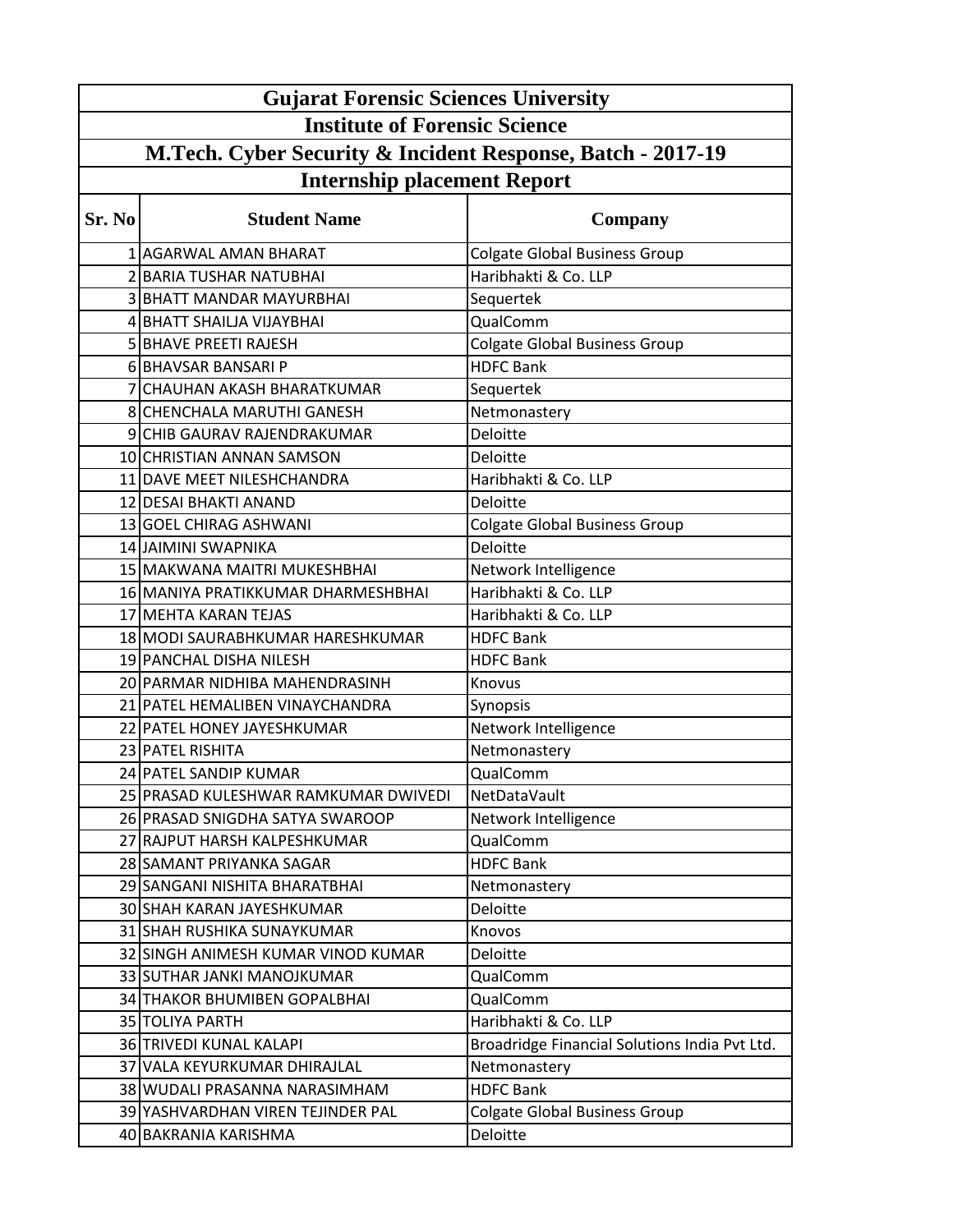|                   | <b>Gujarat Forensic Sciences University</b>                     |                                |  |  |
|-------------------|-----------------------------------------------------------------|--------------------------------|--|--|
|                   | <b>Institute of Forensic Science</b>                            |                                |  |  |
|                   | MSc Digital Forensics and Information Security, Batch - 2017-19 |                                |  |  |
|                   | <b>Internship placement Report</b>                              |                                |  |  |
| Sr. No            | <b>Student Name</b>                                             | Company                        |  |  |
| 1.                | Jayesh Trivedi                                                  | Qualcomm                       |  |  |
| $\overline{2}$ .  | Meet Mehta                                                      | Qualcomm                       |  |  |
| $\overline{3}$ .  | Samriddhi Singh                                                 | Qualcomm                       |  |  |
| 4.                | Sautam Dey                                                      | Qualcomm                       |  |  |
| $\overline{5}$ .  | Pranay Ghosh                                                    | Qualcomm                       |  |  |
| $\overline{6}$ .  | Nirad Vaidya                                                    | Qualcomm                       |  |  |
| 7.                | Divya Mistry                                                    | Qualcomm                       |  |  |
| 8.                | <b>Anumol Augustine</b>                                         | Deloitte                       |  |  |
| 9.                | Joseph Antheraper                                               | Deloitte                       |  |  |
| 10.               | Piyush Kumavat                                                  | Synopsys                       |  |  |
| $\overline{11}$ . | Shriya Dalal                                                    | <b>E &amp; Y</b>               |  |  |
| 12.               | Gautam Kumavat                                                  | <b>E &amp; Y</b>               |  |  |
| 13.               | Elna Mathew                                                     | NETMONASTERY                   |  |  |
| 14.               | Vaibhav Thomas                                                  | <b>HDFC</b>                    |  |  |
| 15.               | Aadarsh Jagdeesh                                                | <b>DHFL</b>                    |  |  |
| 16.               | Bhagyashree kalambe                                             | <b>DHFL</b>                    |  |  |
| 17.               | <b>Abhishek Shah</b>                                            | <b>Broadridge</b>              |  |  |
| 18.               | Mit Dave                                                        | <b>Broadridge</b>              |  |  |
| 19.               | Prithvi Negi                                                    | <b>Broadridge</b>              |  |  |
| $\overline{20}$ . | Ashay Shah                                                      | RSM Astute Consulting Pvt. Ltd |  |  |
| 21.               | Keyur Nakum                                                     | Creative InfoTech              |  |  |
| 22.               | <b>Nilesh Panchal</b>                                           | Creative InfoTech              |  |  |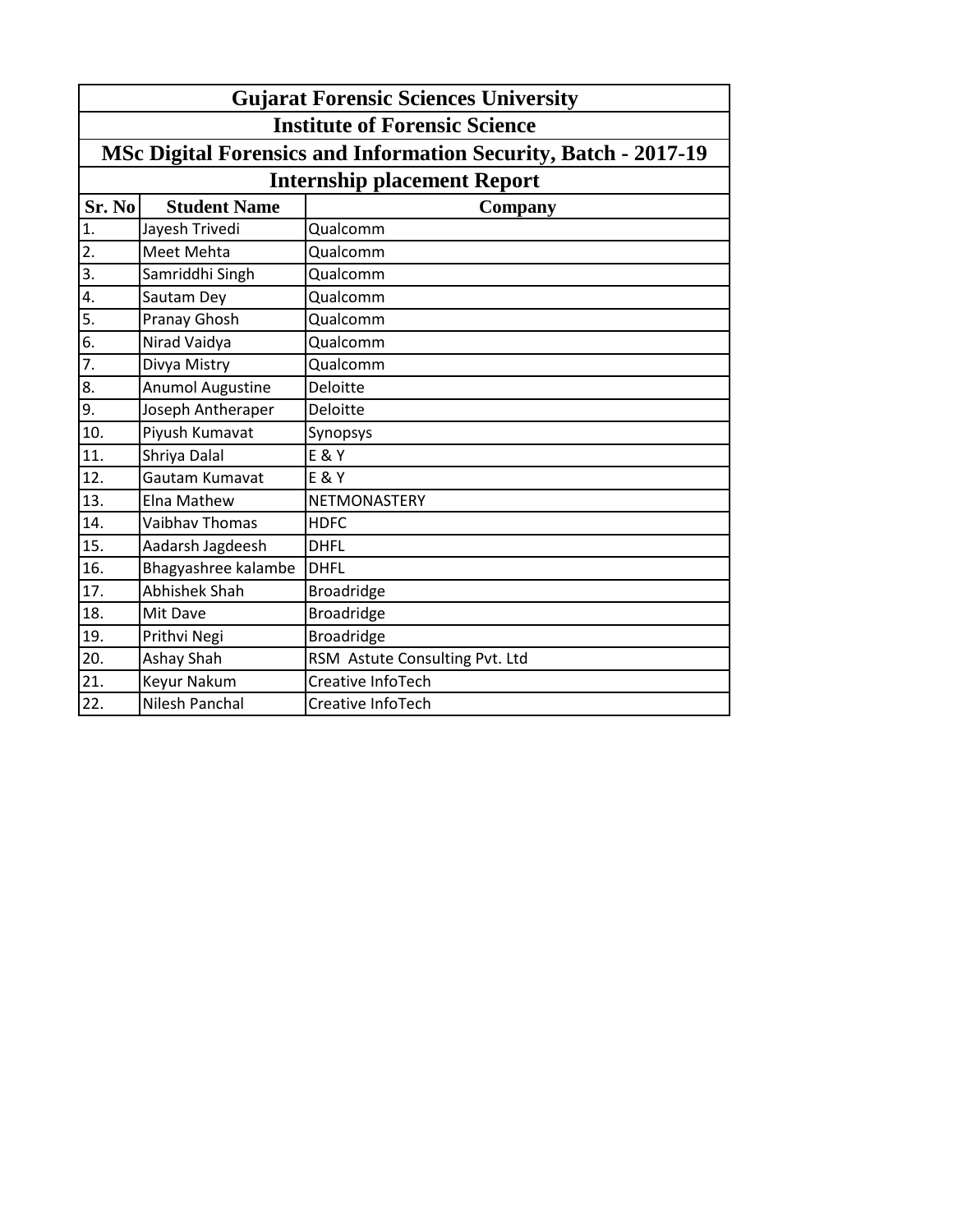| <b>Gujarat Forensic Sciences University</b>                 |                                                     |                                             |  |  |
|-------------------------------------------------------------|-----------------------------------------------------|---------------------------------------------|--|--|
| <b>Institute of Forensic Science</b>                        |                                                     |                                             |  |  |
| M.Tech. Cyber Security & Incident Response, Batch - 2016-18 |                                                     |                                             |  |  |
|                                                             | <b>Internship placement Report Date: 02/08/2018</b> |                                             |  |  |
|                                                             | <b>Sr. No Student Name</b>                          | Company                                     |  |  |
|                                                             | 1 Khushbu Buha                                      | <b>Reliance Foundation</b>                  |  |  |
|                                                             | 2 Raxita Patel                                      | <b>Reliance Foundation</b>                  |  |  |
|                                                             | 3 Avi Chouhan                                       | <b>Reliance Foundation</b>                  |  |  |
|                                                             | 4 Mistry Dhan                                       | <b>Reliance Foundation</b>                  |  |  |
|                                                             | 5 Divesh Sood                                       | <b>Reliance Foundation</b>                  |  |  |
|                                                             | 6 Jay Khamar                                        | <b>Reliance Foundation</b>                  |  |  |
|                                                             | 7 Rasakar Sayali                                    | <b>Reliance Foundation</b>                  |  |  |
|                                                             | 8 Zohratussaraf Vaghjipurwala                       | <b>Reliance Foundation</b>                  |  |  |
|                                                             | 9 Aman Kumar                                        | <b>Reliance Foundation</b>                  |  |  |
|                                                             | 10 Khyati Kalariya                                  | <b>Reliance Foundation</b>                  |  |  |
|                                                             | 11 Shital Khatri                                    | <b>Reliance Foundation</b>                  |  |  |
|                                                             | 12 Vivek Trivedi                                    | <b>Reliance Foundation</b>                  |  |  |
|                                                             | 13 Jagdish Bharucha                                 | <b>Reliance Foundation</b>                  |  |  |
|                                                             | 14 Rohit Chaturvedi                                 | <b>Reliance Foundation</b>                  |  |  |
|                                                             | 15 Mehta Hariom                                     | <b>Reliance Foundation</b>                  |  |  |
|                                                             | 16 Devanshi Upadhyaya                               | <b>Reliance Foundation</b>                  |  |  |
|                                                             | 17 Sureel Vora                                      | CCIL                                        |  |  |
|                                                             | 18 Ankitkumar Dholakiya                             | <b>CCIL</b>                                 |  |  |
|                                                             | 19 Tanveer Qazi                                     | Synopsis                                    |  |  |
|                                                             | 20 Smeet Rawal                                      | Haribhakti & CO.LLP                         |  |  |
|                                                             | 21 Jay Prajapati                                    | Ernst & Young                               |  |  |
|                                                             | 22 Trushangi Patel                                  | NETMONASTERY Network Security Pvt. Ltd.     |  |  |
|                                                             | 23 Suman Purani                                     | NETMONASTERY Network Security Pvt. Ltd.     |  |  |
|                                                             | 24 Priyank Parekh                                   | NETMONASTERY Network Security Pvt. Ltd.     |  |  |
|                                                             | 25 Chudasama Chhatrapalsinh                         | (n) Code Solutions - A Division of GNFC Ltd |  |  |
|                                                             | 26 Tej Daftari                                      | NETMONASTERY Network Security Pvt. Ltd.     |  |  |
|                                                             | <b>GADHAVI SANDEEP</b>                              |                                             |  |  |
|                                                             | 27 JAGDISHBHAI                                      | (n) Code Solutions - A Division of GNFC Ltd |  |  |
|                                                             | 28 GADHESARIYA RAVI                                 | <b>HDFC</b> Bank                            |  |  |
|                                                             | 29 Jariwala Vishnu Shaileshbhai                     | <b>HDFC Bank</b>                            |  |  |
|                                                             | 30 Kapadiya Ashish M                                | Haribhakti & CO.LLP                         |  |  |
|                                                             | 31 Parackattu Akhil B                               | <b>HDFC Bank</b>                            |  |  |
|                                                             | 32 Shraddha Patel                                   | <b>HDFC Bank</b>                            |  |  |
|                                                             | Patel Trupalkumar                                   |                                             |  |  |
|                                                             | 33 Shaileshkumar                                    | Haribhakti & CO.LLP                         |  |  |
|                                                             | 34 Anto Praveen                                     | <b>HDFC Bank</b>                            |  |  |